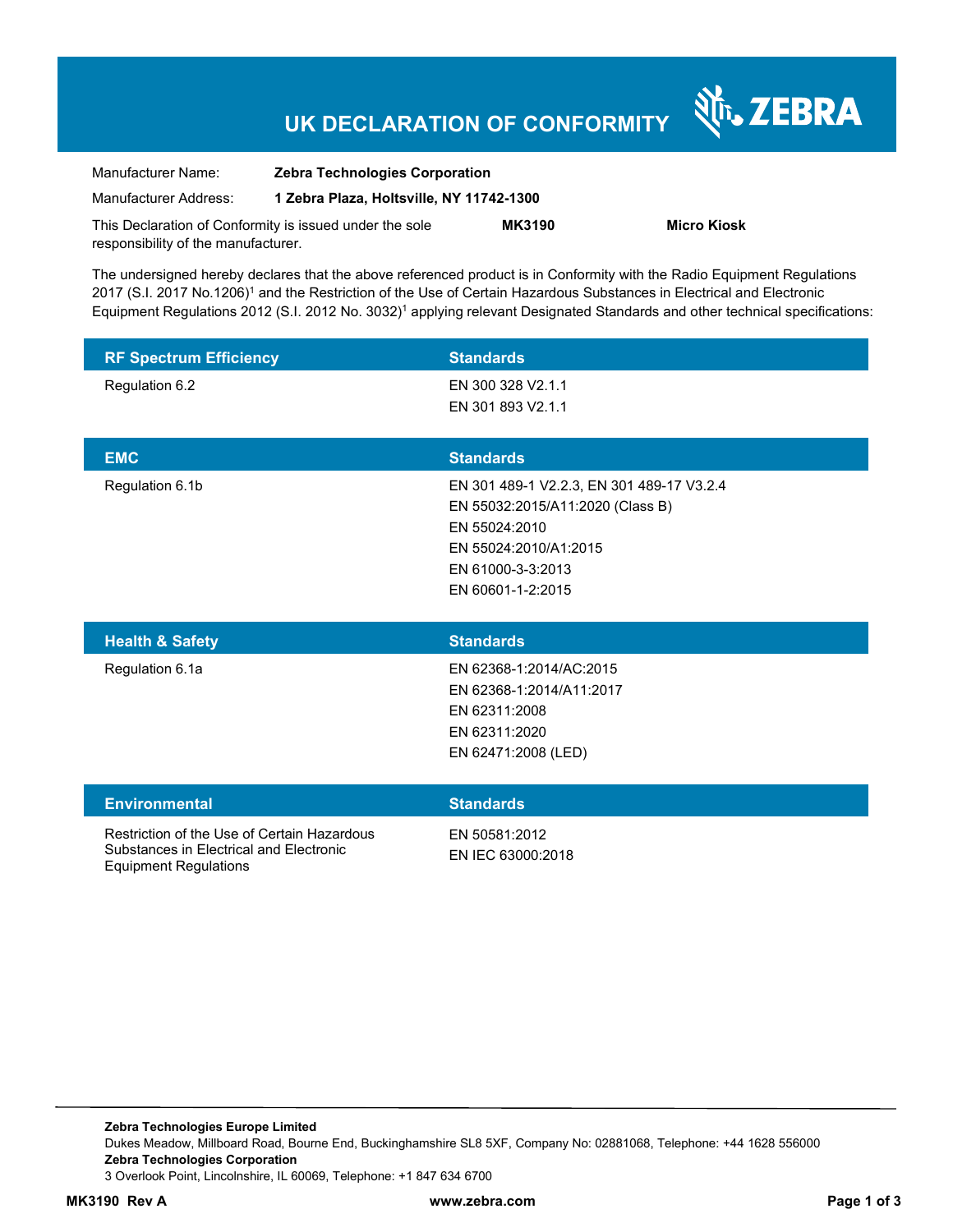## **UK DECLARATION OF CONFORMITY**



With regard to the Radio Equipment Regulations 2017 (S.I. 2017 No.1206)<sup>1</sup>, the conformity assessment procedure referred to in regulation 41(4)(a) and detailed in Schedule 2 has been followed.

 $^{\rm 1}$  As amended by applicable EU withdrawal legislation implemented at the time of issuing this declaration

#### **Signed on behalf of Zebra Technologies Corporation**

*(Signature of authorized person)* Marco Belli Rev: A Alexander Communication of the Communication of the Communication of the Communication of the Communication of the Communication of the Communication of the Communication of the Communication of the Comm Sr. Manager, Regulatory **Date: 22 July 2021** Place: Bourne End, UK

**Zebra Technologies Europe Limited**  Dukes Meadow, Millboard Road, Bourne End, Buckinghamshire SL8 5XF, Company No: 02881068, Telephone: +44 1628 556000 **Zebra Technologies Corporation**  3 Overlook Point, Lincolnshire, IL 60069, Telephone: +1 847 634 6700